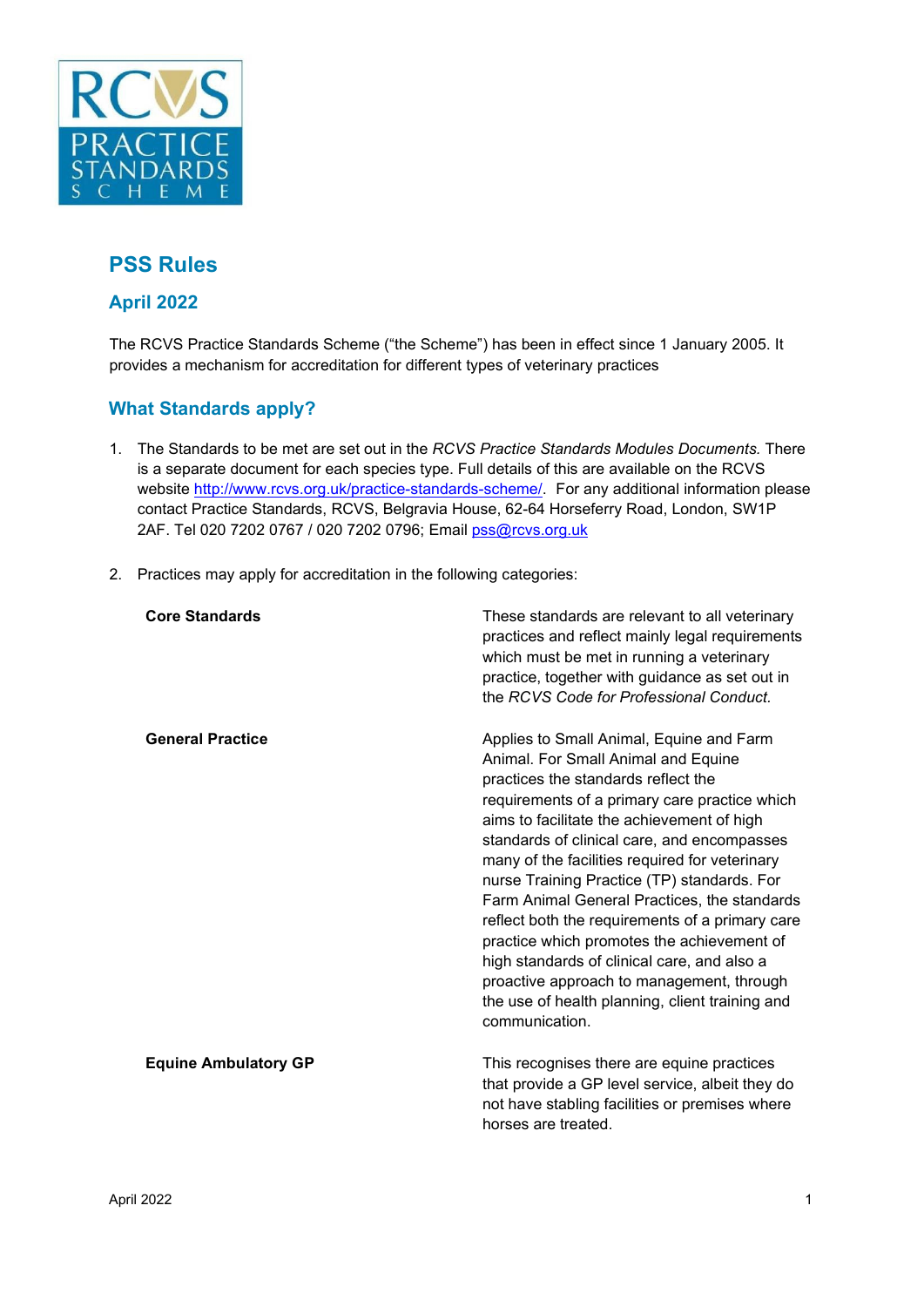| <b>Equine Emergency Service Clinic (ESC)</b>          | For Equine Emergency Service Clinics, the<br>standards reflect the work of a practice that<br>can deal with emergency cases in the field,<br>and that provides a dedicated Out of Hours<br>(OOH) service to other practices. An Equine<br>Emergency Service Clinic must fulfil the<br>applicable requirements at Equine Core<br>Standards level, as well as additional ESC<br>standards.            |
|-------------------------------------------------------|-----------------------------------------------------------------------------------------------------------------------------------------------------------------------------------------------------------------------------------------------------------------------------------------------------------------------------------------------------------------------------------------------------|
| <b>Small Animal Emergency Service Clinic</b><br>(ESC) | For Small Animal Emergency Service Clinics,<br>the standards reflect the work of a practice<br>that can deal with emergency and critical care<br>cases without an appointment, and that offers<br>a dedicated Out of Hours (OOH) service. A<br>Small Animal Emergency Service Clinic must<br>fulfil the requirements for a Small Animal<br>General Practice as well as additional ESC<br>standards. |
| <b>Hospital / Veterinary Hospital</b>                 | Small Animal and Equine. For Small Animal<br>and Equine Veterinary Hospitals, the<br>standards reflect the requirements of a<br>General Practice (above) allied with additional<br>facilities and protocols for the investigation<br>and treatment of more complex cases.                                                                                                                           |

- 3. General Practice and Veterinary Hospital accreditation are cumulative. For General Practice accreditation, Core Standards are mandatory. For Veterinary Hospital accreditation, Core Standards and General Practice standards are mandatory.
- 4. The Scheme requires that all practice premises open to members of the public to bring animals for veterinary treatment and care, or from which ambulatory services are provided, must be assessed and comply with at least Core Standards for all species treated.
- 5. At Core Standards, requirements only apply if they are undertaken at the premises. If for example the premises does not undertake surgery, the Surgery module would not be applicable.
- 6. Different premises within a practice may apply for different categories of accreditation (e.g. a Main premises could be a Small Animal Veterinary Hospital with its branch an Equine General Practice). Also one premises may apply for multiple accreditations (e.g. as an Equine Veterinary Hospital and a Small Animal General Practice).
- 7. A full list of the modules can be found in the PSS handbook on the PSS website [www.rcvs.org.uk/practicestandards](http://www.rcvs.org.uk/practicestandards)

#### **Veterinary nursing Training Practices (TPs)**

8. General Practice accreditation includes many of the requirements under the TP Scheme. It should be noted however that additional resources are also required in order to meet TP criteria and that inspection of these resources and the training capabilities of a practice will be carried out by the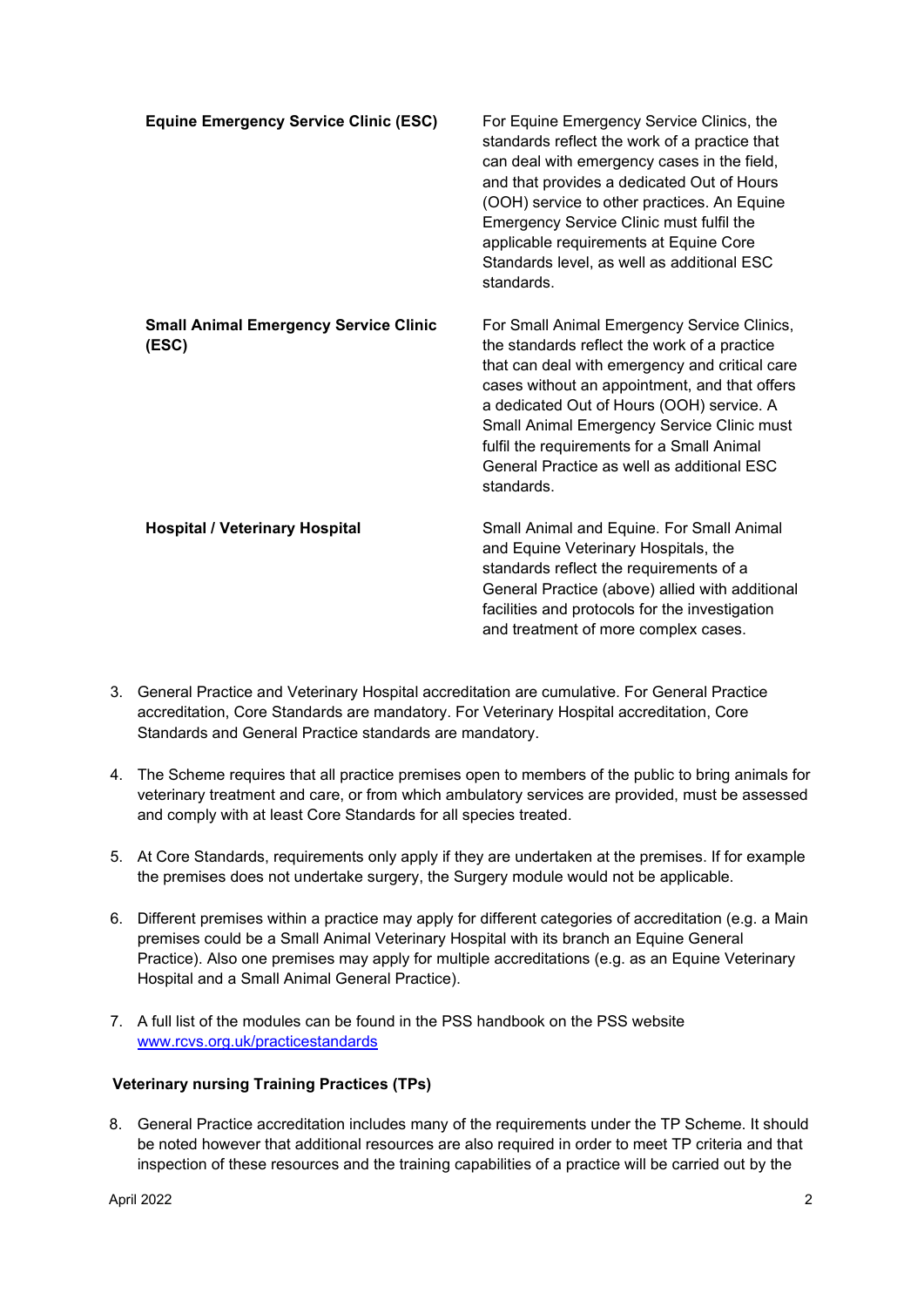relevant veterinary nursing approved Centre. The current list of Centres (with contact numbers) is available on the RCVS website<http://awardingbody.rcvs.org.uk/centres/what-is-an-rcvs-centre/> [or](http://awardingbody.rcvs.org.uk/centres/what-is-an-rcvs-centre/) via the Veterinary Nursing Department vetnursing@rcvs.org.uk

#### **Awards**

- 9. Voluntary awards are available for each practice premises which are over and above the accreditations levels of Core, General Practice, Equine Ambulatory GP, Emergency Service Clinic and Veterinary Hospital. Requirements are set out in the Awards section of each module.
- 10. Practices can choose if they want to be assessed for none, for some, or for all of the Awards.
- 11. Awards are available at either 'Good' or 'Outstanding'. Awards have been specifically tailored to take into account the differences between Small Animal, Equine and Farm Animal practices. A full list of the Awards available can be found in the PSS handbook.

## **How does the Scheme work?**

#### **Who is eligible to join?**

12. Eligible organisations are those running veterinary practices from premises that are open to members of the public to bring animals for veterinary treatment and care, or where the veterinary treatment and care of animals is provided to members of the public via ambulatory services. All premises within the organisation must achieve accreditation, following assessment by an RCVS assessor. A premises must be accredited to at least Core Standards for all species treated.

#### **PSS IT system**

- 13. The Practice Standards Scheme is administered from a bespoke IT System which takes practices through the assessment process. Practices are required to upload pre-assessment documents which will be checked by their allocated assessor before a date for the visit is agreed. Practices are required to use this system in order to gain accreditation and the optional Awards.
- 14. In exceptional circumstances where particular IT difficulties arise, a paper based process may be permitted, subject to the payment of an administration charge.

#### **Who makes the application?**

- 15. The application to join must be made by the legal entity running the veterinary practice (e.g. partnership, limited company or sole trader).
- 16. Where the individual with authority to sign on behalf of the legal entity is not a MRCVS, the practice must state the name of the veterinary surgeon nominated to have overall responsibility for veterinary matters in the practice. Each premises or premises group must nominate a veterinary surgeon who will have responsibility for that group and will be present during the visit by the allocated assessor.
- 17. The practice must also provide details of the person responsible for coordinating Practice Standards at the practice if this is different to the Veterinary Surgeon who has overall responsibility at the practice.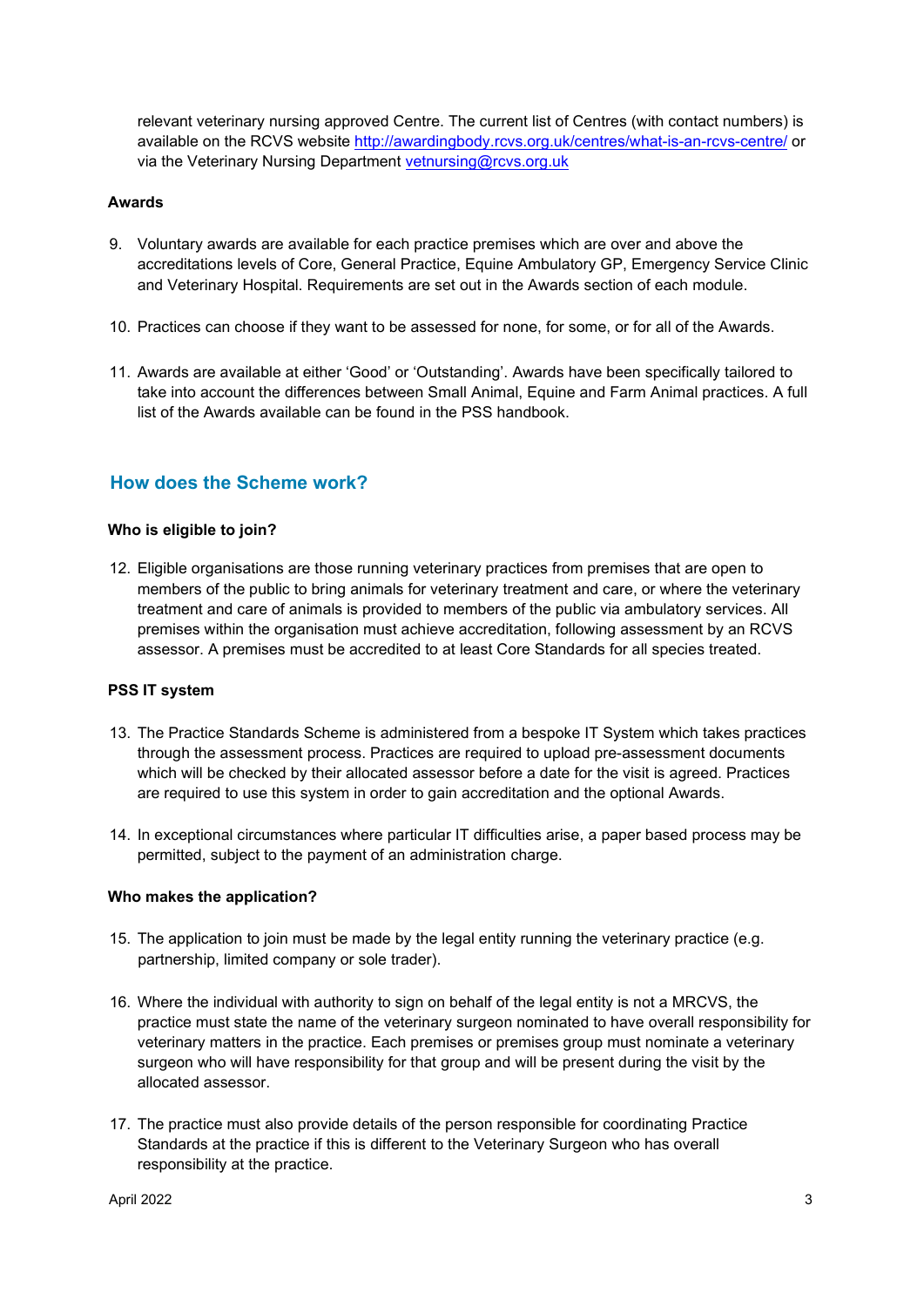#### **Main and Branch practice premises**

18. A practice must nominate one Principal practice premises. It may then have one or more Main practice premises associated with the Principal practice premises and also have any number of Branch practice premises associated with either the Principal or Main practice premises. Where a practice has administration offices at a separate location to its other practice premises please notify the RCVS PSS Team. Categorisation of practice premises will ultimately be at the discretion of the RCVS. Reasonable distances, shared out of hours provision, shared staff and shared and local clinical governance will all be considered and taken into account.

#### **The assessment visit**

- 19. Practices will be assessed at least every four years for their accreditations and optional Awards. Any practice premises may be subject to interim 'spot checks'. These may be without prior warning and could include candidate premises which have not yet been accredited.
- 20. All new premises currently not PSS accredited must have at least a medicines check within the first 12 months after acquisition, and where applicable, be subsumed into the next routine visit to the Group. Pending accreditation, the additional premises may not use the logo of the Scheme, or otherwise be promoted as an accredited premises. Where a practice has already received accreditation and, before its four yearly assessment is due, wishes to apply for accreditation for another category/species, an assessment fee will be payable.
- 21. Where possible, the routine and initial assessment of a Principal or Main practice premises and its branches will be completed within one day. The RCVS reserves the right to levy an additional fee in the event that more than one day is required.
- 22. Practices can request to have an award assessment at any time and will be charged based upon assessor time, which will be charged at a minimum in half-day blocks plus travel time and expenses. The awards duration will be for four years and will be independent of the routine assessment cycle.
- 23. In the course of their visit, assessors will expect to speak to a cross section of team members involved in the normal activities of an operational day. The purpose of such discussions is so that assessors can be satisfied that actions and practice policies are not only in place but are understood by relevant staff and are applied in the day to day operation of the practice, and to encourage better practice. Assessors will also wish to discuss levels of expertise and training for roles undertaken. Assessors will record the number of veterinary surgeons, veterinary nurses and other members of staff spoken to in the course of an assessment. Assessors may also wish to assess practice vehicles. When assessing Awards, assessors will expect where relevant, to observe the normal activities taking place in the practice. Depending on the nature of the Award this may include observation of a surgical procedure, anaesthesia, consultation, inpatient care and waiting room/reception interaction with clients.
- 24. Some Modules contribute to more than one Award. If a practice has already achieved an award and wishes to apply for another Award which includes overlapping modules, as long as the second Award is being assessed within six months of the previous Award, then the overlapping Modules would not be reassessed. If, however, the subsequent Award is being assessed more than six months after the previous Award, then all the Modules would need to be reassessed. Moreover, if in the process one of the Modules was found to be of a lower standard than at the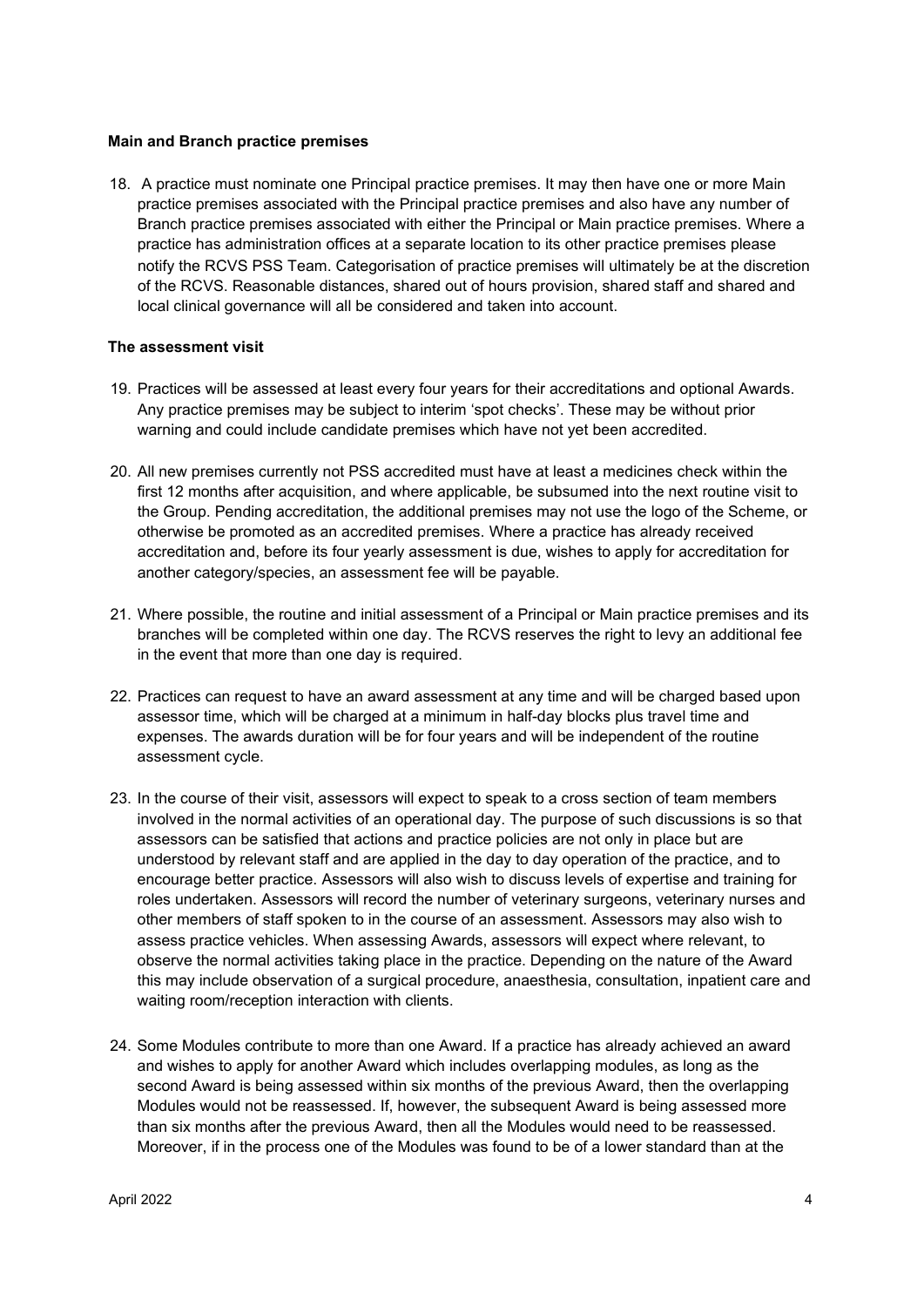previous assessment, all relevant Awards would be affected. Thus a practice may have its earlier Award downgraded or removed.

#### **Confirmation of compliance**

- 25. Practices will be required to confirm annually that they remain compliant with the standards of their accreditation and Awards.
- 26. Practices will be required to notify any material change in circumstances which affects accreditation to the RCVS Practice Standards Scheme, for example; new species treated, major building works or refurbishment, or key personnel leaving.

#### **Use of accreditation titles/Awards/logos/promotions**

- 27. The titles 'Hospital' and 'Veterinary Hospital' on their own, or as part of any practice signage or practice advertising, may only be used by practices accredited as Veterinary Hospitals.
- 28. A practice shall only use the logo to promote practice premises accredited or the award achieved under the Scheme.
- 29. No amendment, alteration or addition may be made to the logo as supplied to members when used in promotional or other documents or materials generated by the practice or on its behalf.
- 30. The terms 'Good' and 'Outstanding' can only be used in conjunction with the Award name e.g. 'Good in In-patient Service'.
- 31. A practice cannot promote a module on its own e.g. 'Outstanding in Surgery'.
- 32. A practice may be required to cease any promotion considered to be inconsistent with the Scheme.
- 33. A practice should display their accreditation certificate and awards summary (excluding the annex) in a prominent public place of the practice, or make them available on request.
- 34. If a practice leaves the Scheme or its Accreditation is withdrawn then it must immediately cease to display the accreditation certificate and cease to use the logo or refer to the Scheme in all promotional activities. Where an Award is withdrawn the practice must also cease to display the award, the award summary or to refer to the award in all promotional activities.

#### **Registration of premises under the Veterinary Medicines Regulations**

- 35. The supply of veterinary medicinal products must be from premises registered with the RCVS as Veterinary Practice Premises.
- 36. Practices will be asked annually to confirm that the details of the Principal, Main and Branch premises held by the RCVS under the Scheme are correct and, as appropriate, agree that premises are included in the statutory Register of Veterinary Practice Premises. (See paragraph 45 below re fees.)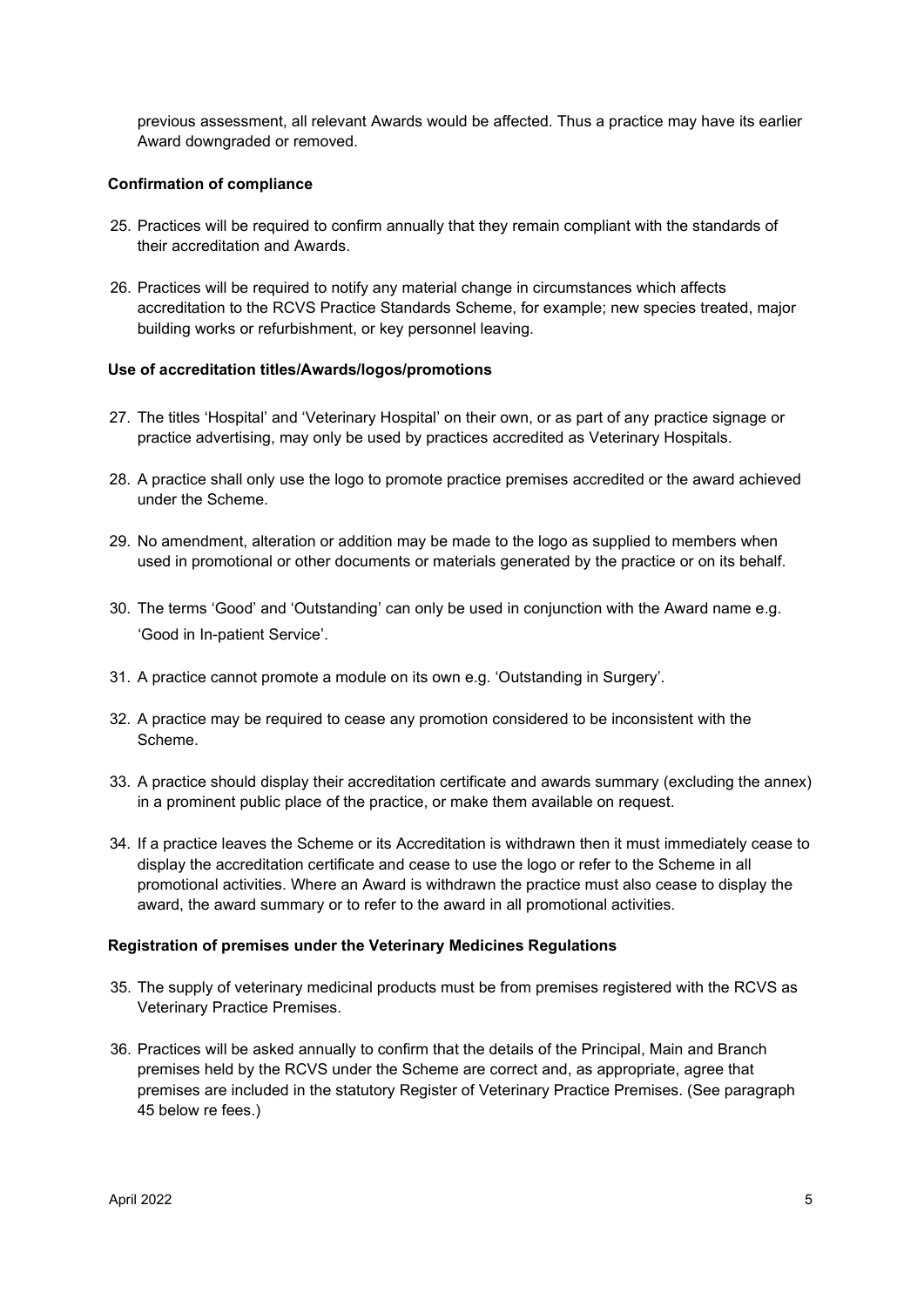- 37. Practice premises that are not eligible for accreditation under the Scheme may need to be registered as Veterinary Practice Premises (and pay the statutory fee) under the Veterinary Medicines Regulations.
- 38. Further details of the requirements under the Veterinary Medicines Regulations can be found via the links to the RCVS and VMD websites below; [http://www.rcvs.org.uk/registration/register-of](http://www.rcvs.org.uk/registration/register-of-veterinary-practice-premises/)[veterinary-practice-premises/](http://www.rcvs.org.uk/registration/register-of-veterinary-practice-premises/) <http://www.vmd.defra.gov.uk/vet/vpp.aspx>
- 39. When a practice opens new premises they must register them with the RCVS and pay the applicable fee. See the [Register of Veterinary Practice Premises area](http://www.rcvs.org.uk/registration/register-of-veterinary-practice-premises/) [on](http://www.rcvs.org.uk/registration/register-of-veterinary-practice-premises/) the website for further information.
- 40. When a premises is closed down or sold practices must notify the RCVS Registration Department in writing (registration@rcvs.org.uk).
- 41. As the statutory regulator of the Veterinary Medicines Regulations, the VMD reserve the right to attend any RCVS practice assessment under the Practice Standards Scheme to satisfy its own quality assurance requirements. Practices will be notified in advance by the RCVS if a VMD inspector is due to attend their PSS assessment. **NB:** the VMD maintains its right to enter any PSS and non-PSS veterinary practice at any time under its own powers of enforcement.
- 42. The RCVS may also share information relevant to a practice's PSS assessment with the VMD in order that it can fulfil its statutory functions.

### **Fees**

#### **Application Fee**

- 43. An application/joining fee is payable for any Principal or Main practice premises and each branch practice premises. This is a non-refundable fee payable to cover initial assessment costs. The initial assessment must take place within six months of the RCVS receiving the initial application. If the assessment does not take place within six months the practice will need to re-apply to join the Scheme and pay the application fee again.
- 44. Where assessment of a Principal or Main practice premises and each branch practice premises cannot be concluded within one day, the RCVS reserves the right to levy an additional fee. If relevant, this may include an overnight fee.
- 45. In the event a premises requires a re-assessment an additional fee will apply.

#### **Annual Fees**

- 46. An annual fee is payable for every Principal or Main practice premises and each branch practice premises.
- 47. The annual fee is due each year for the period 1<sup>st</sup> April to 31<sup>st</sup> March. Invoices will be issued to indicate when the fee is due to be paid. Direct Debit forms are available from the RCVS Finance Department.
- 48. Fees are reviewed annually. Details are available on the RCVS website. The annual fee for each PSS premises accredited includes the fee due under the Veterinary Medicines Regulation for those premises which have been registered.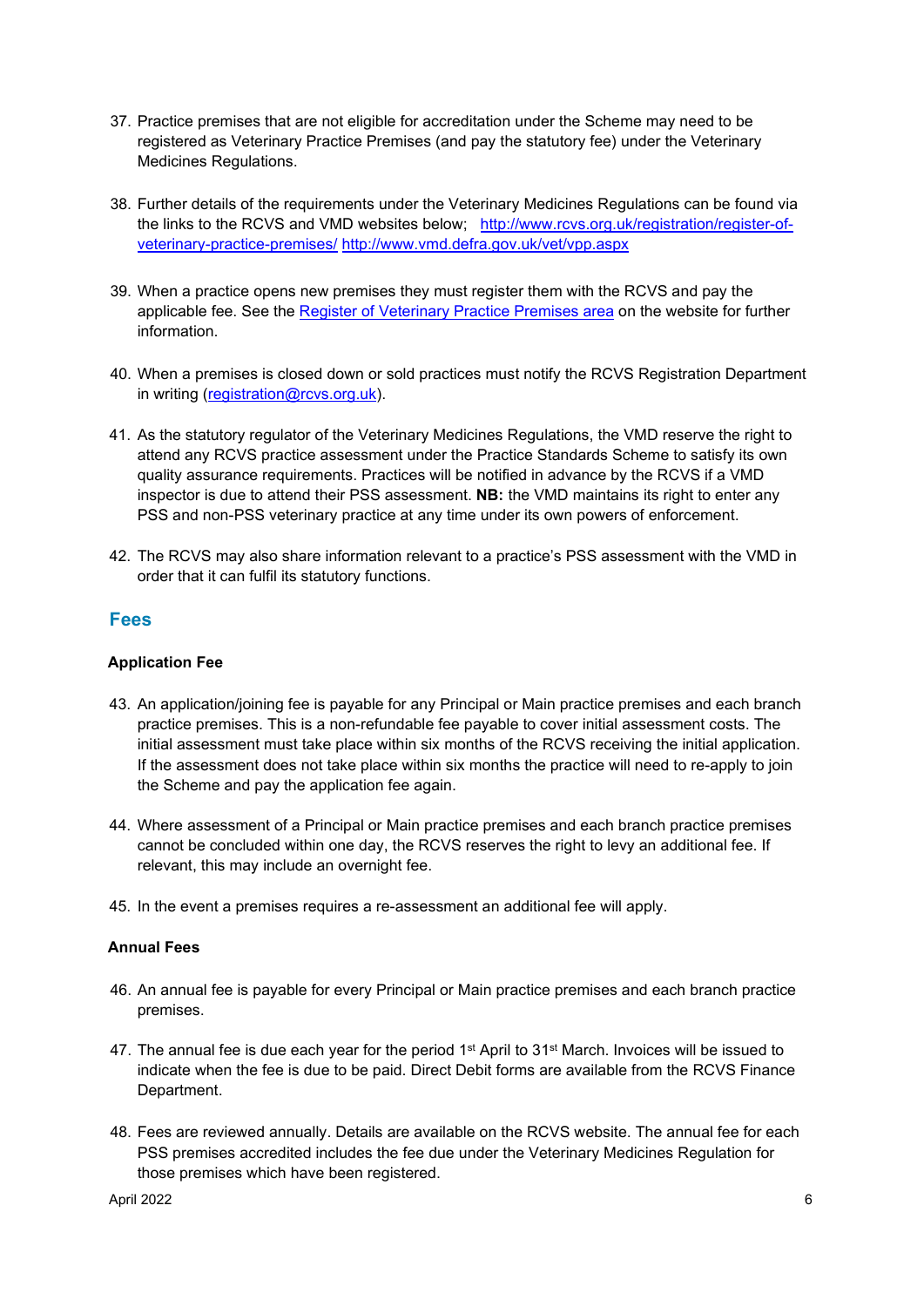- 49. Non-payment of annual fees following one warning notification, will result in accreditation being withdrawn. Any application for re-instatement should be made to the RCVS, together with payment of the joining fee. The RCVS reserves the right to require re-assessment of the practice and the cost of re-assessment will be charged to the practice.
- 50. A practice may notify the RCVS at any time that it wishes to withdraw from the application process or membership of the Scheme. No refund of fees already paid will be made. Following withdrawal the RCVS will notify the Veterinary Medicines Directorate regarding medicines assessment.
- 51. Apart from in exceptional circumstances, the RCVS will charge a cancellation fee where an assessment is cancelled by the practice less than 14 days before the assessment date agreed by the practice. For assessments cancelled less than 28 days before the assessment date agreed by the practice, the RCVS reserves the right to charge a cancellation fee where appropriate.

#### **Award Fees**

- 52. Practices who apply for Awards assessments will be charged based upon assessor time, which will be charged at a minimum in half-day blocks plus travel time and expenses.
- 53. All fees must be paid before accreditation and/or Awards are granted and before the premises' entry on Find a Vet is updated to display the accreditations and/or Awards achieved

### **The assessors**

#### **Who are the assessors?**

- 54. The criteria for appointment as an assessor are as follows:
	- a. To be at least five years qualified as an MRCVS or RVN;
	- b. To be in full or part-time veterinary practice (or to have been so within the previous three years);
	- c. To have been approved by the RCVS as having suitable experience for assessments to be undertaken.
- 55. There shall be no restriction either geographically or with regard to the number of occasions on which an individual assessor is chosen to assess practices.
- 56. Assessors will be expected to attend annual training as directed by the RCVS. Failure to do so, without valid cause, may result in their status as an assessor being suspended or withdrawn.
- 57. In order to assure quality and consistency in assessments, assessors will from time to time be subject to review by the Lead Assessor or another member of the Review Group who will monitor them in the course of an assessment visit. A copy of the report will be provided to the assessor which will advise the assessor of any follow-up recommendations.

#### **The Lead Assessor**

58. There will be a Lead Assessor appointed by the RCVS whose role will include the provision of support and guidance to the assessors. The Lead Assessor will consider all recommendations from assessors following assessments. He/she may approve such recommendations or refer them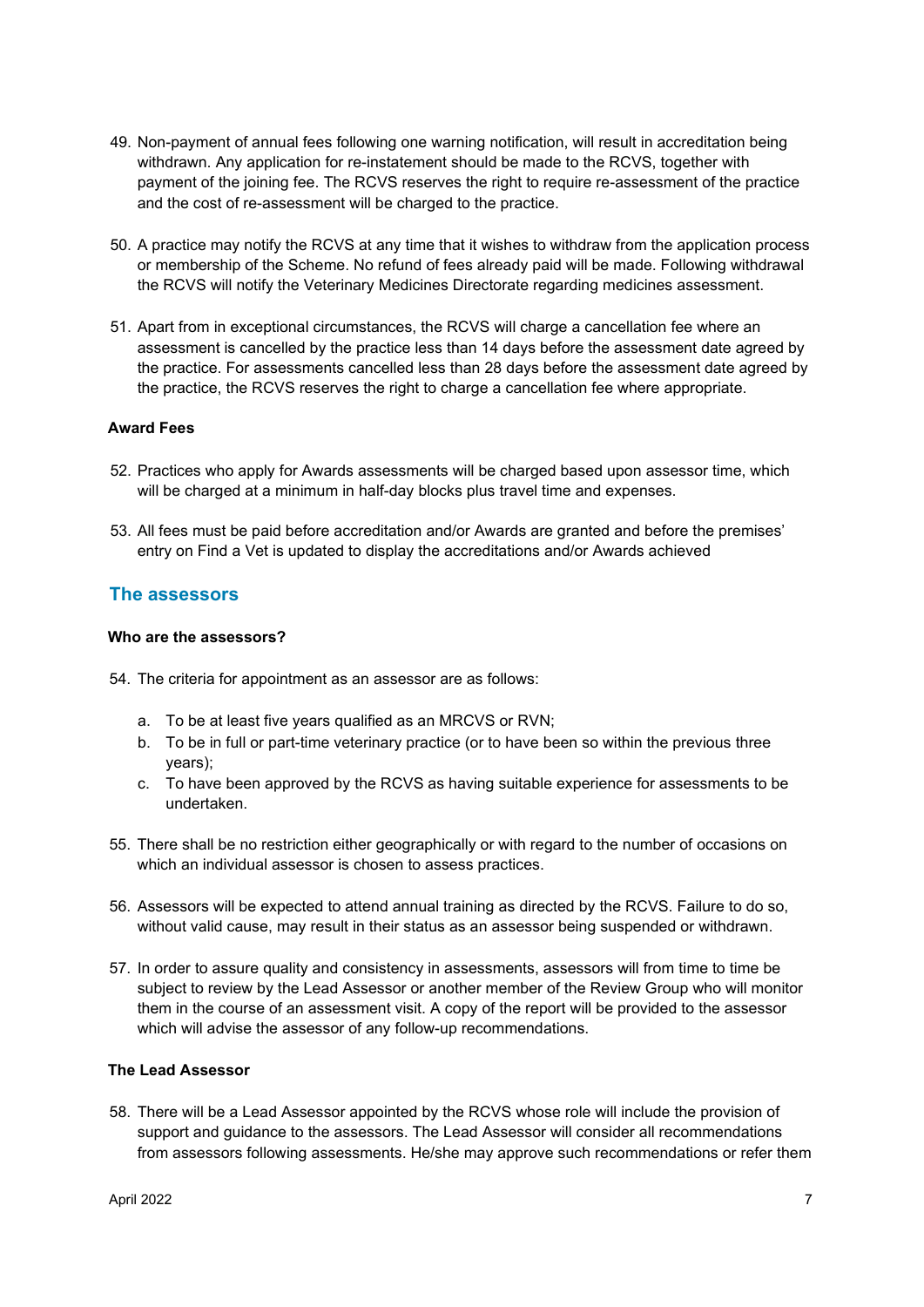to the Review Group for decision. All decisions of the Lead Assessor will be recorded with reasons for such decisions.

## **Composition and role of the RCVS Practice Standards Group (PSG)**

- 59. The PSG comprises eleven members, one to be nominated by each of the British Veterinary Association (BVA); the British Small Animal Veterinary Association (BSAVA); the British Veterinary Hospital Association (BVHA); the British Equine Veterinary Association (BEVA); the British Cattle Veterinary Association (BCVA); RCVS (who shall be the Chairman of the Group); the Society of Practising Veterinary Surgeons (SPVS); the Veterinary Practice Management Association (VPMA); the British Association of Veterinary Emergency Clinics (BAVEC); Veterinary Nurses Council; British Veterinary Nursing Association (BVNA) and a lay person.
- 60. The Chairman may co-opt individuals to the PSG on an ad-hoc basis. Such individuals will have no voting rights.
- 61. The PSG shall be responsible for the ongoing development of the Scheme and the Standards and shall report to RCVS Council through the Standards Committee (and through the Operational Board in respect of budgets and fees).

#### **Composition and role of the Review Group**

- 62. The composition of the Review Group will be approved by the Practice Standards Group. It will comprise up to five members including the Lead Assessor.
- 63. The Review Group will review any decision disputed by an applicant as set out in the Appeals Procedure.
- 64. The Review Group may direct that specific Standards are targeted as a result of (i) a practice's previous non-compliance; (ii) areas of common non-compliance identified through feedback from assessors; (iii) areas of non-compliance identified through the RCVS complaints procedure.
- 65. The Review Group may direct that specific RCVS or other relevant advice is discussed during an assessment to encourage compliance with professional responsibilities.
- 66. All decisions of the Review Group shall be recorded together with reasons for such decisions.
- 67. The Review Group may recommend to the Standards Committee possible changes to the Scheme.

#### **Role of the RCVS Standards Committee in the context of the RCVS Practice Standards Scheme**

68. To recommend to RCVS Council changes to the Scheme requiring authorisation by RCVS Council, following consideration by the PSG.

- 69. To act as an appeal body in relation to individual applications to the Scheme and complaints against individual practices, so far as they relate to complaints within the Scheme.
- 70. In considering any matter related to the Scheme, a quorum of Standards Committee shall be four members.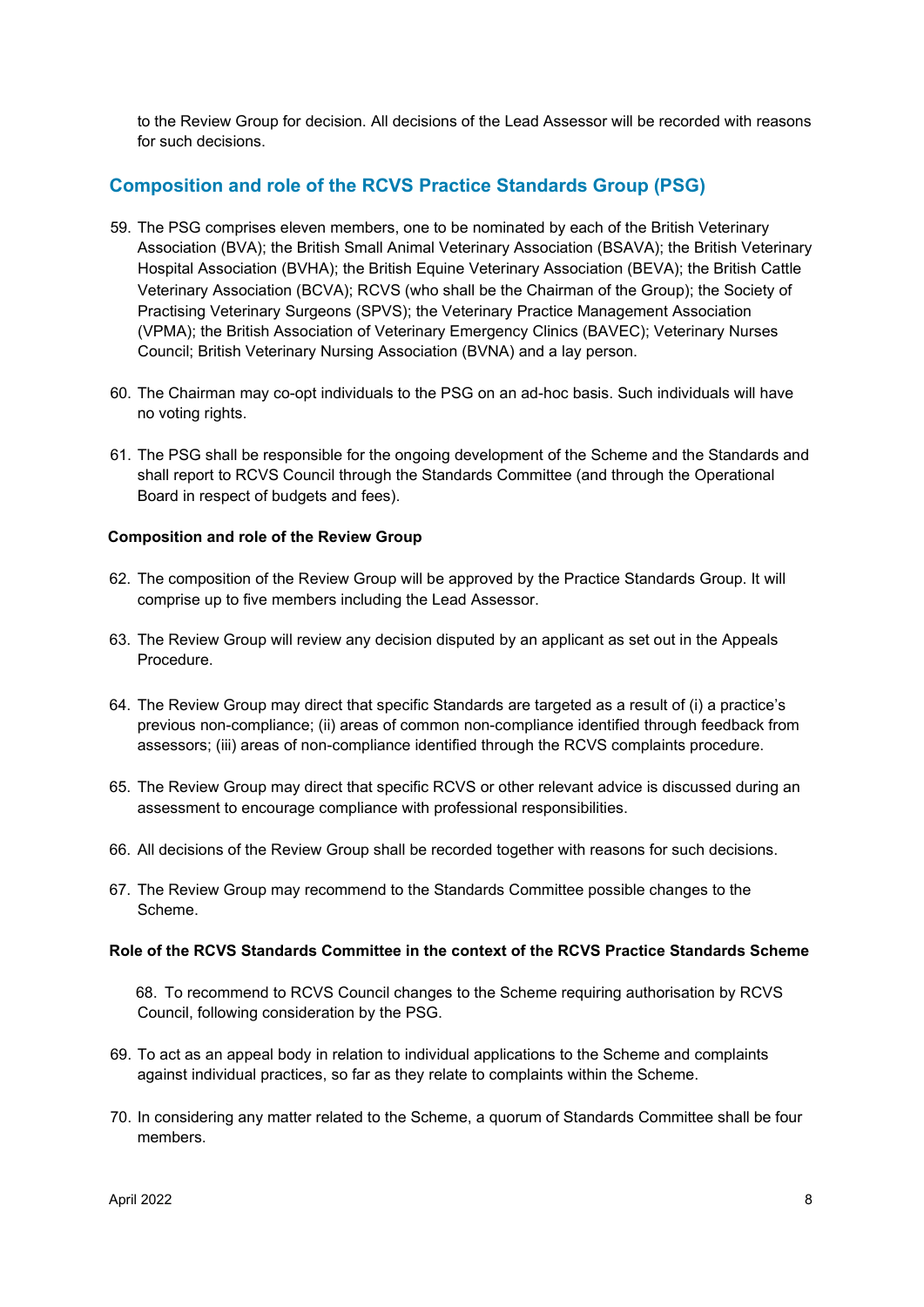## **Outcome of assessment**

#### **Accreditation (Core/GP/ESC/VH) assessments**

- 71. Following accreditation assessments (i.e. Core/GP/ESC/VH) practice premises will be provided with a Requirements and Recommendations Report. Requirements highlight those areas where the practice needs to provide further evidence to demonstrate compliance with the Scheme. It is mandatory that a practice provides such evidence within a certain period in order to achieve accreditation. Recommendations are suggestions for best practice or improvement which go beyond the requirements of the Scheme. They are not mandatory.
- 72. In the event that evidence of compliance with Standards is required post-assessment, the requested evidence should be uploaded to the PSS IT system by the practice as soon as possible within the stipulated period of either two, four, 12 or 24 weeks from the date of receiving the outcome report. Within five days of the evidence being uploaded to the PSS IT System, assessors will review the evidence and notify the PSS Team of their comments. Where assessors are not satisfied that the evidence provided is sufficient, the PSS Team will notify the practice of reasons and the information that is required within five working days.
- 73. In some cases a re-assessment of the premises may be required. This may, for example, be due to the original visit highlighting a large number of issues or if the practice needs to undergo refurbishment/structural changes in order to comply with the Scheme requirements.
- 74. A re-assessment fee will be levied to cover the costs of the visit.

#### **Awards assessments**

75. The Awards focus on behaviours and outcomes, as opposed to facilities and equipment. As such they are assessed in a different manner. The Award is based upon what assessors find on the day of assessment and practices cannot therefore provide post-assessment evidence of compliance. It is expected that the practice will be able to demonstrate that the behaviours required to achieve the Awards are a recognised part of the culture of the practice and have been in place and implemented over time. It is unlikely that an Award will be granted where behaviours have been implemented for less than three months and cannot be evidenced as part of the routine for the practice.

## **Appeals procedure**

#### **Disputing a decision of the Lead Assessor**

76. In the event that a practice disputes a decision of the Lead Assessor, it should notify the RCVS in writing of the grounds of their dispute and submit any additional material it wishes considered within 21 days. This, together with all relevant documents, shall be submitted to the Review Group for a decision, which shall be notified to the practice within 21 days.

#### **Disputing a decision of the Review Group**

77. In the event that a practice disputes a decision of the Review Group, and wishes to lodge an appeal, it should notify the RCVS in writing of its intention to appeal, within 21 days of the date of the Review Group notifying it of the decision.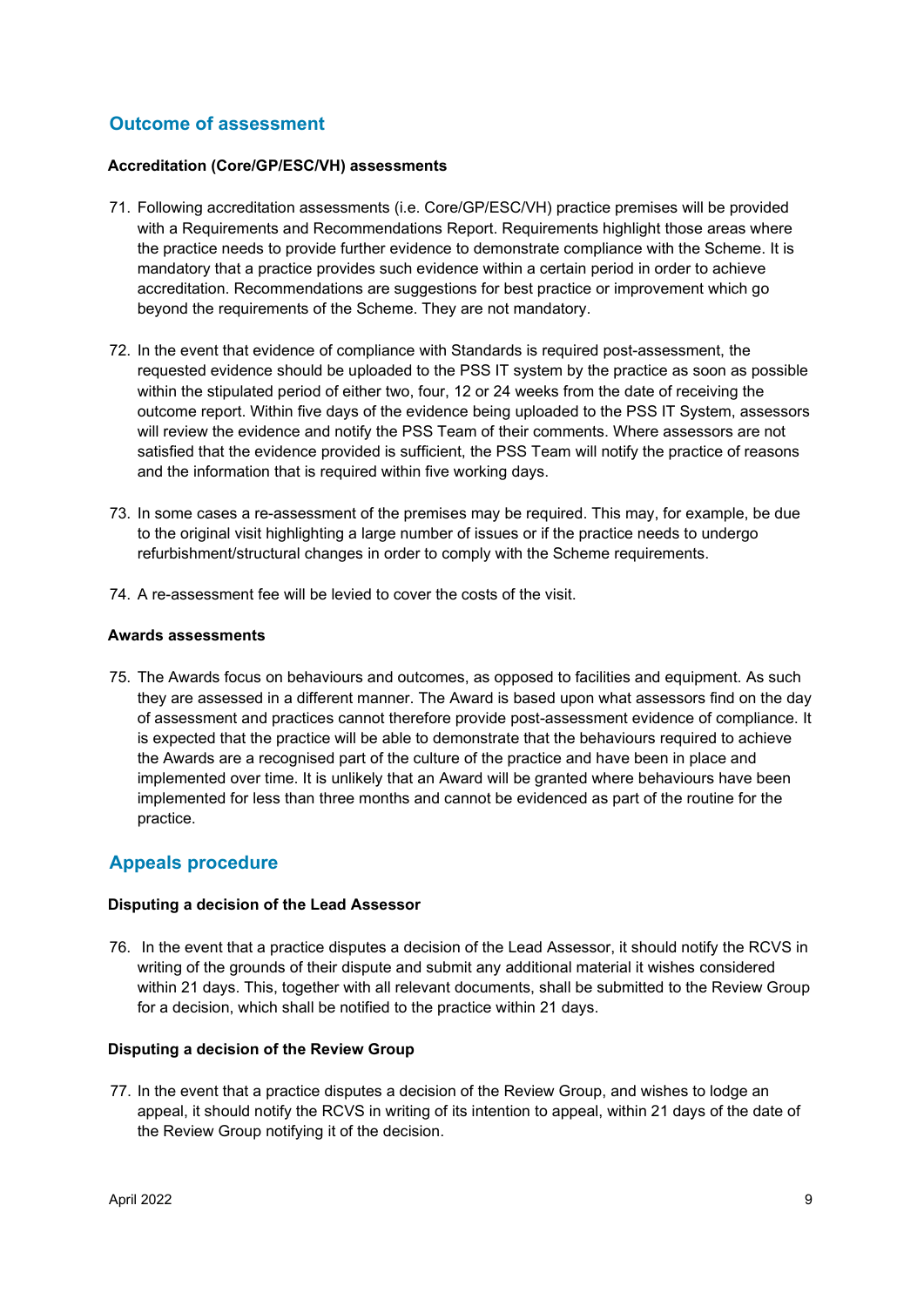- 78. Upon receipt of notification of intention to appeal, the practice shall be supplied with any additional reasons for the decision recorded that have not already been provided.
- 79. If the practice wishes to pursue the appeal then it should submit in writing full details of the grounds of the appeal to the RCVS, together with any supporting documentary/photographic material it wishes to be considered. (This must be done within 21 days of receipt of any additional reasons for the decision.)
- 80. The assessor who carried out the assessment shall be given the opportunity to comment upon the grounds of appeal and supporting material, and any comments received shall be supplied to the practice for further comment thereon. (All comments from the assessor or the practice must be submitted within 21 days of receipt of the date of the letter from the RCVS inviting comment.)
- 81. As soon as practicable, the grounds of appeal, supporting material, assessor's comments and practice's comments, together with copies of the original decisions and all correspondence, shall be submitted to the Review Group, which shall review the application and either:
	- a. Confirm the earlier decision and refer the matter to the next available meeting of the Standards Committee;

#### **Or**

b. Issue an amended decision.

- 82. The result of the review by the Review Group, and a copy of its decision, shall be notified to the practice within 14 days.
- 83. In the event that the practice disputes the amended decision it shall notify the RCVS and the matter shall be referred to the next available meeting of Standards Committee.
- 84. The decision of Standards Committee shall be final as to (i) whether or not to accredit a practice under the Scheme (ii) the appropriate level of accreditation and any conditions to be imposed (iii) whether or not to grant an award and (iv) the appropriate level of the award.
- 85. Following consideration by either the Review Group or the Standards Committee, if conditions are required to be fulfilled, an accreditation certificate will not be issued until assessors have confirmed the practice has complied with all conditions.

## **Complaints**

- 86. If a complaint is received alleging a practice has not complied with the Standards of the Scheme, the Review Group will consider it after the practice has had the opportunity to comment on the complaint.
- 87. If in the course of an assessment assessors have concerns relating to a possible breach, they reserve the right to bring the matter to the attention of the Review Group or, where concerns relate to issues of professional conduct, to the RCVS Professional Conduct Department.
- 88. Practices agree to respond promptly to all requests for information and in respect of any complaints relating to the Scheme.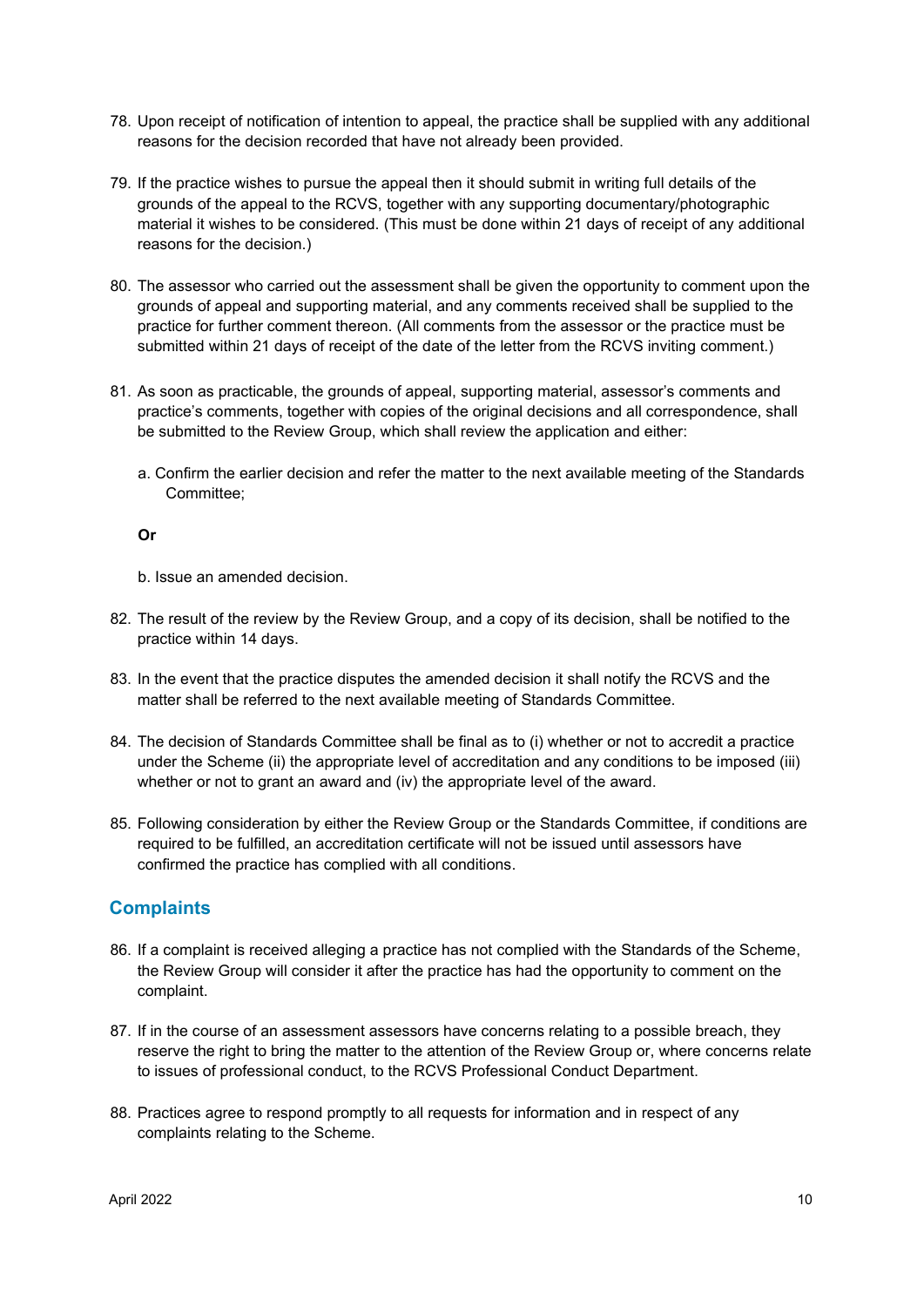### **Miscellaneous**

- 89. If any matter arises regarding the operation of the Scheme that is not provided for under the Rules, it shall be decided upon by the Review Group.
- 90. Although the Health and Safety requirements (and other legal requirements) may be extensive, and as far as possible up to date, fulfilment of these at assessment does not constitute a guarantee that each and every Health and Safety requirement (or other legal requirement) has been met, and does not preclude the necessity for each practice to check with the Health and Safety Executive (or other relevant authority) regarding their individual requirements.

#### **Feedback and improvements**

91. The RCVS welcomes feedback on the application/assessment process. Practices are therefore required to complete the online feedback form following assessment.

#### **Transitional arrangements for existing members**

- 92. Practices will automatically migrate to the new Scheme (launched in 2015) at their current accreditation level, for example, General Practice – Small Animal.
- 93. Routine assessment dates will not change under the new Scheme and practices do not need to delay or bring forward their routine assessment in order to be assessed for Awards.
- 94. Practices may apply to be assessed for optional Awards at any time after accreditation.

## **Access to the PSS IT System, data security and privacy**

#### **IT system**

- 95. The PSS IT system is made available to accredited members of the Scheme to hold practice related documents as required for accreditation by the Scheme, reports and other relevant documents. It is also open for non-accredited practices to use to assist in ensuring they are working to the equivalent of Core Standards.
- 96. The system has been developed by a software company (Skillwise; www.skillwise.net) under contract to the RCVS and the technical oversight hosting and technical support for the system is managed by the software provider.
- 97. The information on the system is located on a remote server. All parties are bound by the principles of the General Data Protection Regulations (GDPR) 2018 and take data privacy very seriously. The GDPR is important because it increases the regulatory burden and obligations on organisations and strengthens the rights of individuals. Neither RCVS or Skillwise (company with responsibility for building and enhancement of Stanley system) will make any data from the system available to other external users without the permission of the data owners, except in the circumstances as provided for under the GDPR (e.g. may be passed to relevant enforcement agencies, including the Health and Safety Executive or Veterinary Medicines Directorate).
- 98. The following persons/entities have rights or may be granted rights to access the PSS IT system and the data it contains: